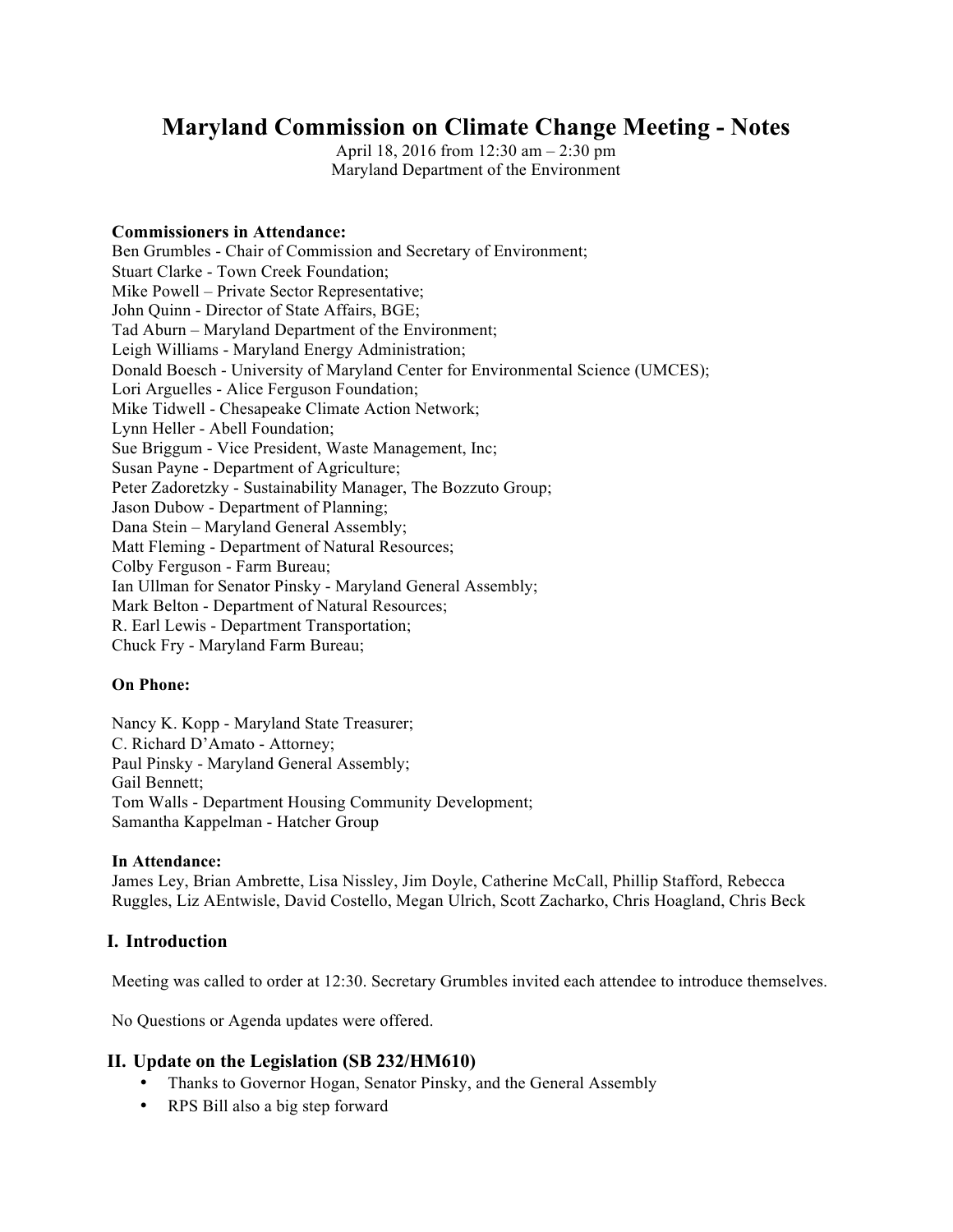• Unanimous MCCC vote on GGRA was helpful in moving Bill

# **III. Update on transition to Revised Commission Membership**

- We have Legislation to codify Commission and outline requirements
- June 01, 2016 will call for Commissioner transitions
- No wholesale changes
- Additional Commissioners will be added (appointees)

# **IV. Working Group Updates**

# **A. Science and Technical Working Group**

Donald Boesch from UMCES presented the status of the STWG. See attached work plan. Points are as follows:

- STWG will review any new reports that MCCC deems important
- STWG will make recommendations to MCCC in the coming months
- Need to focus more on local government strategies
- Update on Coast Guard legislation Don will share with MCCC
- Methane is still a huge issue that needs immediate attention
- Need to identify all sources of Methane leakage or GHG mitigation will be cancelled out
- Important that STWG is updating ECOS on key issues
- STWG to provide map of MD with sea level ride impacts? Yes
- Sea-level rise impact analysis conducted w/ various scenarios? Yes

# **B. Adaptation and Response Working Group (ARWG)**

Matt Fleming presented the status of the ARWG. See attached work plan. Points are as follows:

- ARWG to meet quarterly in 2016
- Focused on reviewing progress and new initiatives included in MCCC legislation
- Prioritize serving vulnerable communities, and determining economic impact
- Develop 2-year performance targets
- ARWG to provide language to deal with alarmist language
- Perhaps MCCC should have local government represented?
- Local government in Maryland is quite diverse

# **C. Mitigation Working Group (MWG)**

Tad discussed the progress of the Mitigation Work Group. Work Plan attached. Points are as follows:

- Mike Tidwell to replace Stuart Clarke as co-chair of MWG
- Balanced group
- 40% by  $2030$  we have some time
- Joint meeting with STWG scheduled for July
- Overly ambitious schedule? maybe
- MDE not taking the primary speaking role at meetings inviting panelists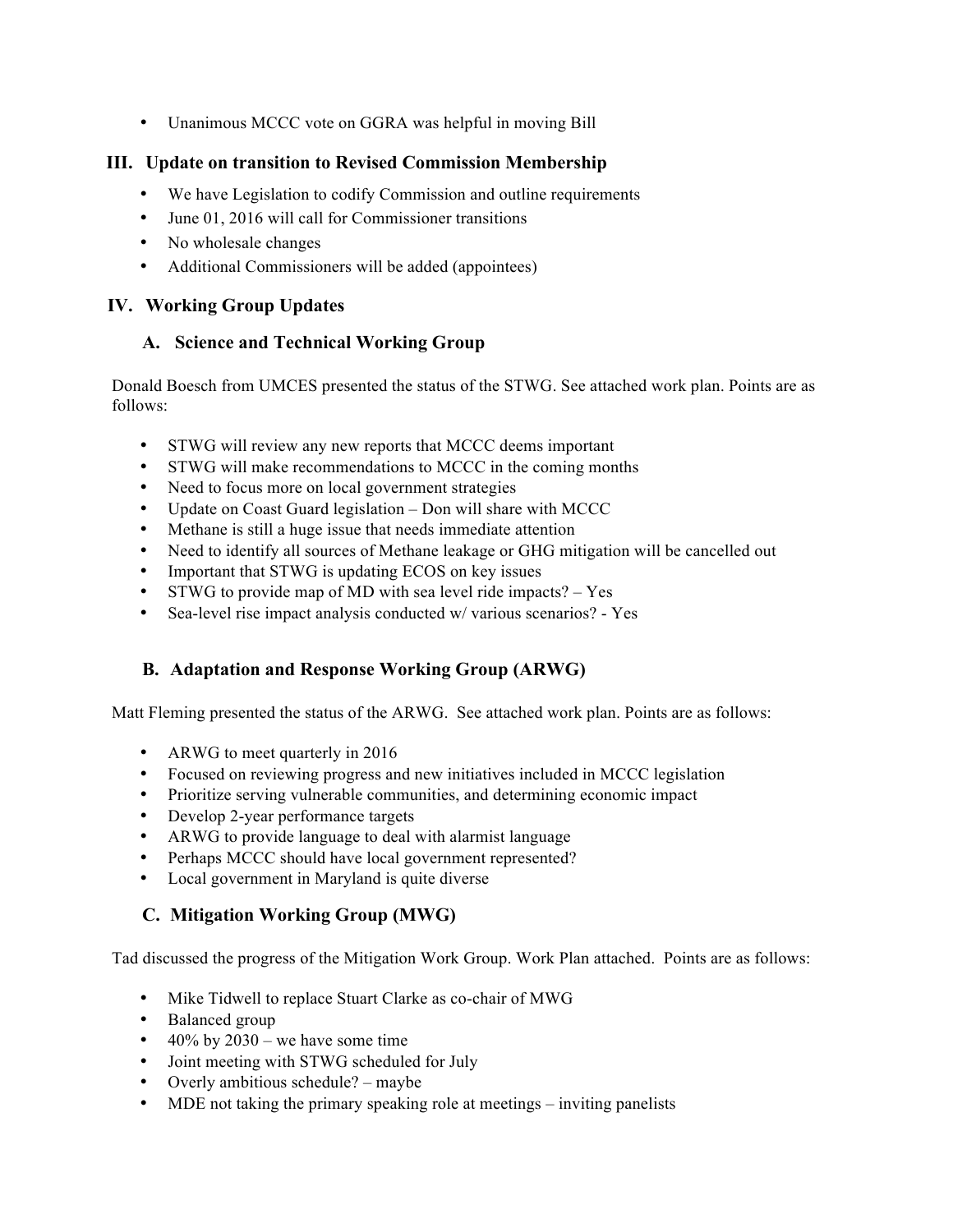• Commissioners invited to all MWG meetings

### **D. Education, Communication, and Outreach Working Group (ECO)**

Lori Arguelles presented status of the ECO. Work plan attached. Points are as follows:

- ECO meets every  $3<sup>rd</sup>$  Wednesday of the month
- Need MCCC feedback on listening sessions
- Need more public input in 2016
- Need more diversity in targeting groups for listening sessions
- What is the communications platform that ECO uses to communicate with Working groups? ECO is staffed differently than other WGs – answer is not clear.
- Reminder: Law requires that the MCCC communicate with public in a particular way
- MDE updating website
- From Samantha @ Hatcher: Report giving MD a B+ on GHG mitigation will fwd to MCCC

### **V. Proposal for Working Group Funding**

Stuart Clarke referred to Handout in packet.

- Presented funding from Town Creek as an opportunity to access outside expert support
- Stuart provided details on partnership with UMCES to review proposals
- Steering Committee to review findings from UMCES review
- Instead of calling this a proposal, perhaps it should be called opportunity?
- MDE checked legality of the opportunity and it was deemed legal
- Stuart stepping down as co-chair of MWG due to conflict of interest
- MCCC will be briefed by Steering Committee and all commissioners will be canvassed for feedback
- Consensus always the goal approved by informal vote

### **VI. Update on By-laws**

MCCC to review attached by-law document

- Not voting on by-laws
- Email Lisa with comments
- June agenda item: inaugural by-laws

# **VII. MDE presentation on Opportunities for 2030**

Tad presented slides. See attached.

- Hydrogen Vehicles included in transportation programs? yes
- Failed Bill to re-class poultry trucks would provide benefits
- CPP stay will be key imported electricity will impact Maryland's progress
- Methane needs to be a top priority Can STWG brief MCCC asap?
- **Proposal: move Methane discussion to June Agenda**
- In order to discuss Methane, we'll need to include all sectors (waste, petroleum, advocacy, etc)